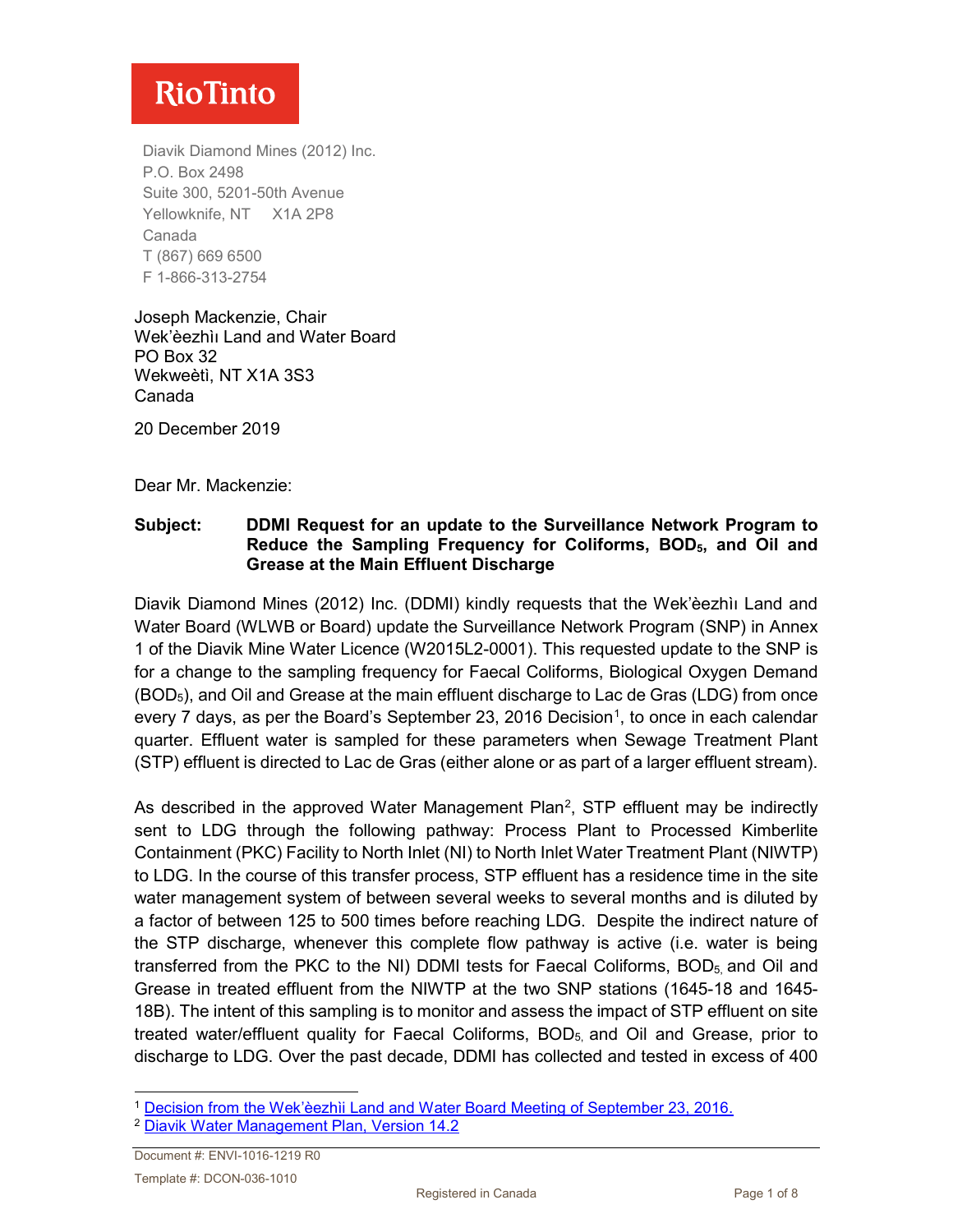water/effluent quality samples for each of Faecal Coliforms,  $BOD<sub>5</sub>$  and Oil and Grease at the two SNP stations. Due to the short sample hold times for some of these parameters and the long travel time to get the samples to laboratories for analyses, DDMI personnel typically collect the samples as late as possible on the night shift, usually by 3:30 a.m., to maintain sample quality and to ensure the validity of test results.

To date, test results have shown that the concentrations of these parameters in the NIWTPtreated effluent have been consistently and significantly below the Effluent Quality Criteria (EQC) thresholds (maximum average concentrations and maximum concentration of any grab sample) established for these parameters in the Diavik Water Licence (**see attached figures**). All (100%) of the NIWTP-treated effluent samples tested over the past 10 years had Faecal Coliforms and  $BOD<sub>5</sub>$  concentrations below their respective EQC thresholds for both maximum average concentrations (10 CFU/100ml for Faecal Coliforms; 15 mg/L for BOD5) and maximum concentration of any grab sample (20 CFU/100ml for Faecal Coliforms; 5 mg/L for  $BOD_5$ ). Additionally, over the past 10 years almost all NIWTP-treated effluent samples had Oil and Grease concentrations below 2 mg/L.

DDMI is of the opinion that, from an environmental risk-management perspective and based on the supporting information presented in this submission, there is a rare likelihood of an exceedance of established EQC thresholds for these parameters for samples collected at the points of effluent discharge. Hence, DDMI believes that a quarterly sampling frequency for Faecal Coliforms,  $BOD<sub>5</sub>$ , and Oil and Grease at the two SNP stations (1645-18 and 1645-18B) would allow for the efficient use of human/other resources and enable continued and effective sampling and monitoring of these parameters prior to the discharge of NIWTPtreated effluent to the external receiving environment. An updated SNP Station 1645- 18/18B (Active) sampling table highlighting this request is attached.

DDMI thanks the Board in advance for considering our request. Please do not hesitate to contact the undersigned or Kofi Boa-Antwi (867 447 3001 or [kofi.boa-antwi@riotinto.com\)](mailto:kofi.boa-antwi@riotinto.com) if you have any questions related to this submission.

Yours sincerely,

Sean Sinclair Principal Advisor, Environment and Closure Readiness

#### cc: Anneli Jokela, WLWB Kassandra DeFrancis, WLWB

Attachments:

- A comparison of concentrations of Faecal Coliforms, BOD5, and Oil and Grease in the NIWTPtreated effluent to EQC thresholds in the Diavik Water Licence over the past 10 years.
- Requested revision to SNP Station 1645-18/18B (Active) sampling table.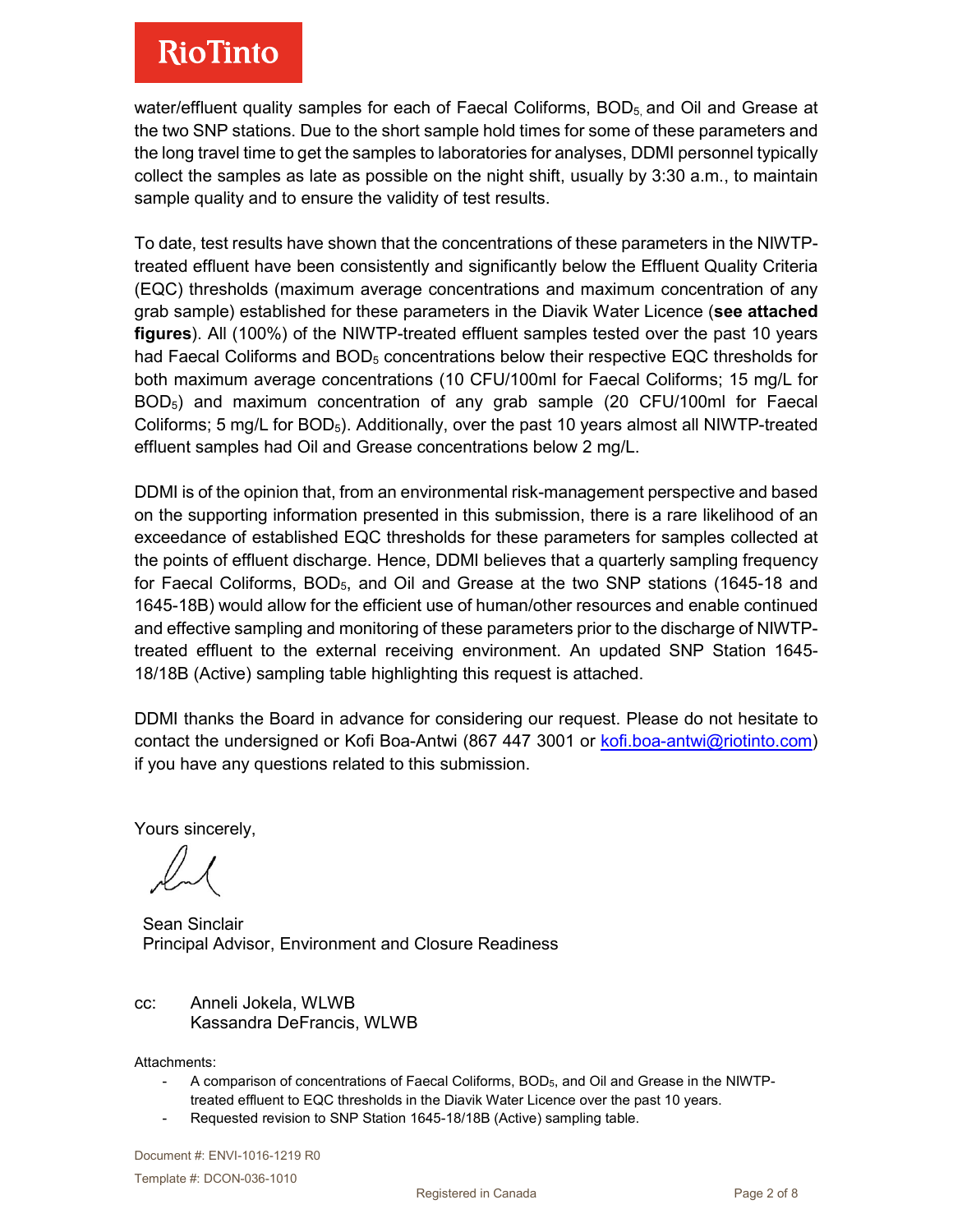Diavik Diamond Mines (2012) Inc. P.O. Box 2498 Suite 300, 5201-50th Avenue Yellowknife, NT X1A 2P8 Canada T (867) 669 6500 F 1-866-313-2754

**A comparison of concentrations of Faecal Coliforms, BOD5, and Oil and Grease in the NIWTP-treated effluent to EQC thresholds in the Diavik Water Licence over the past 10 years.**

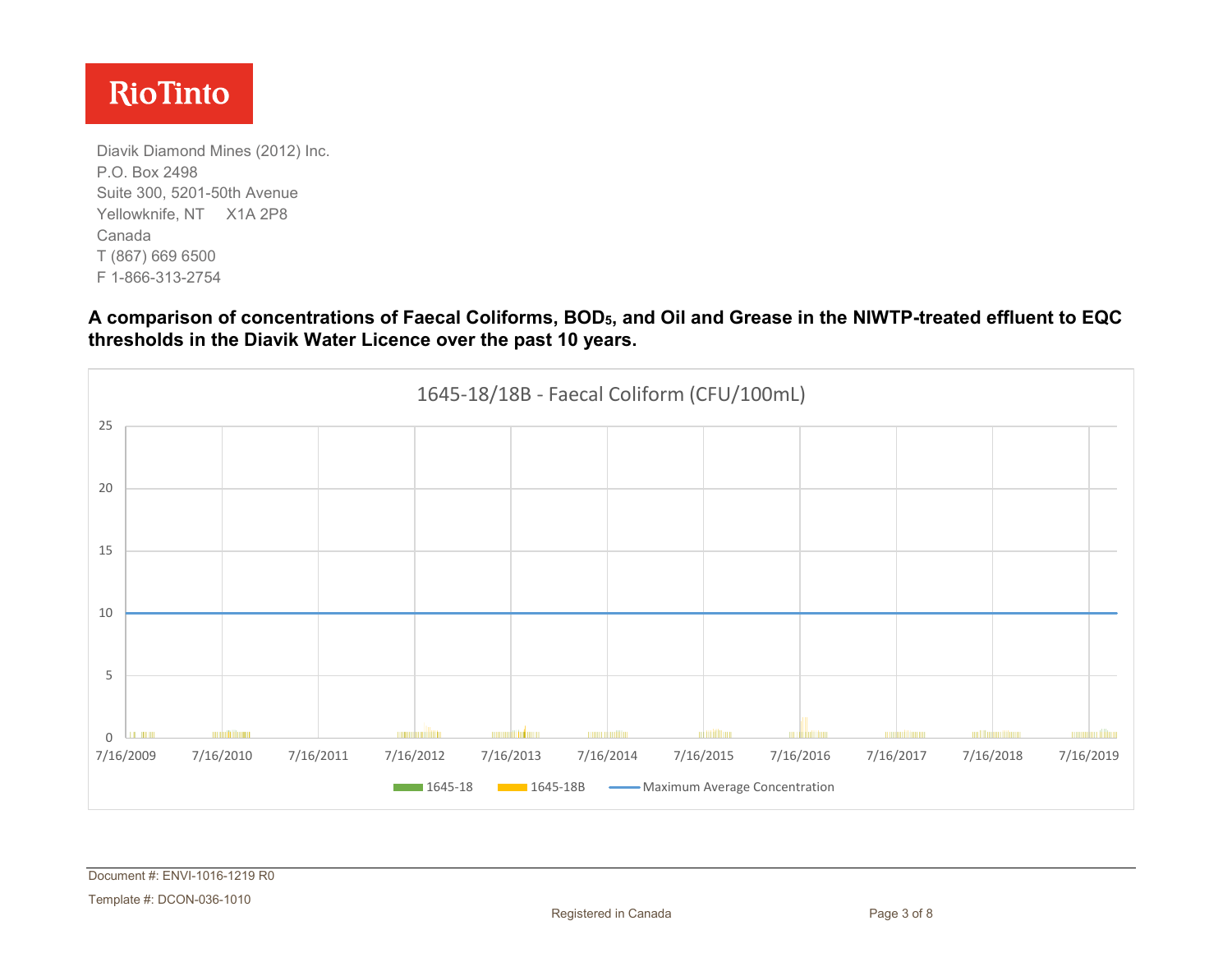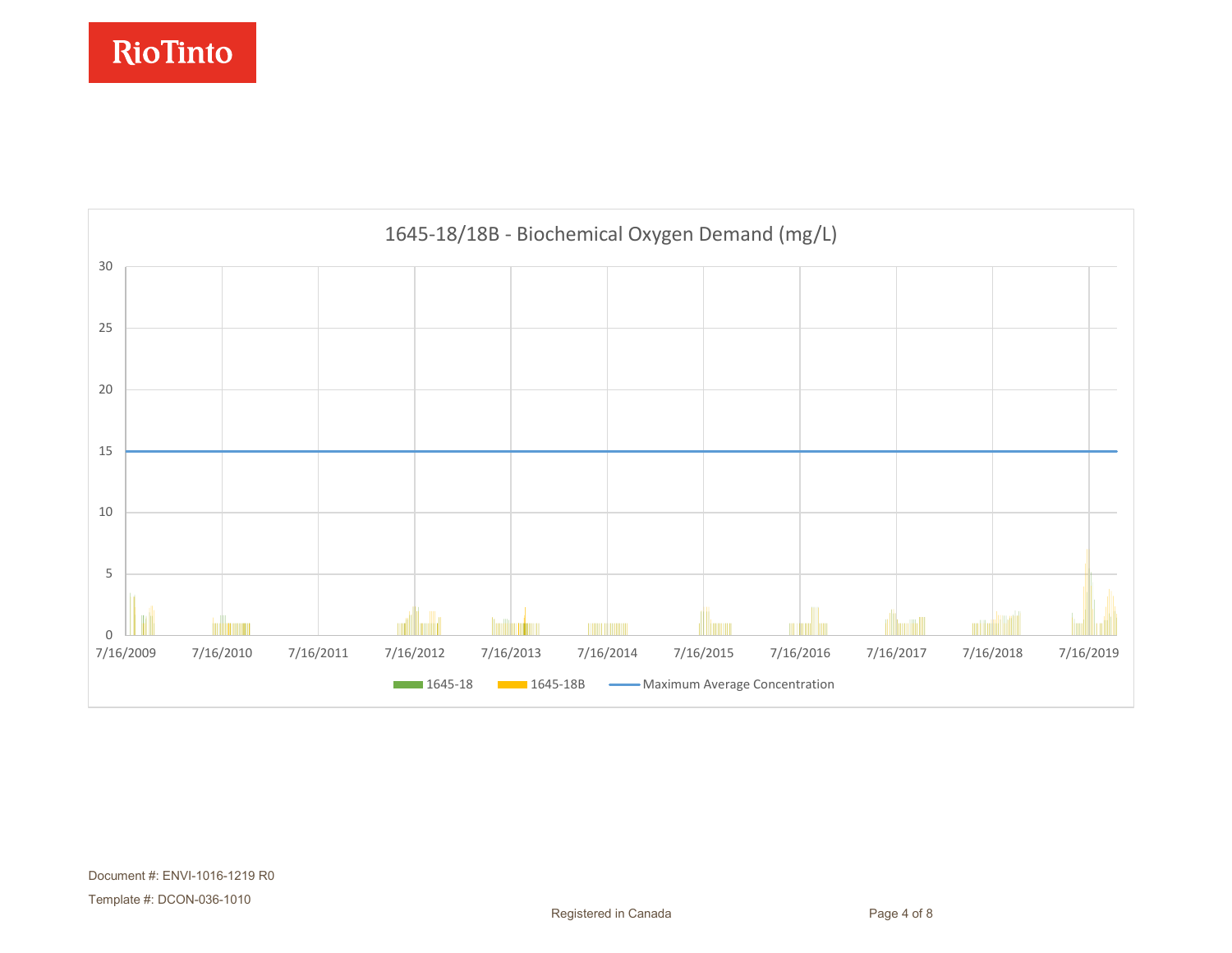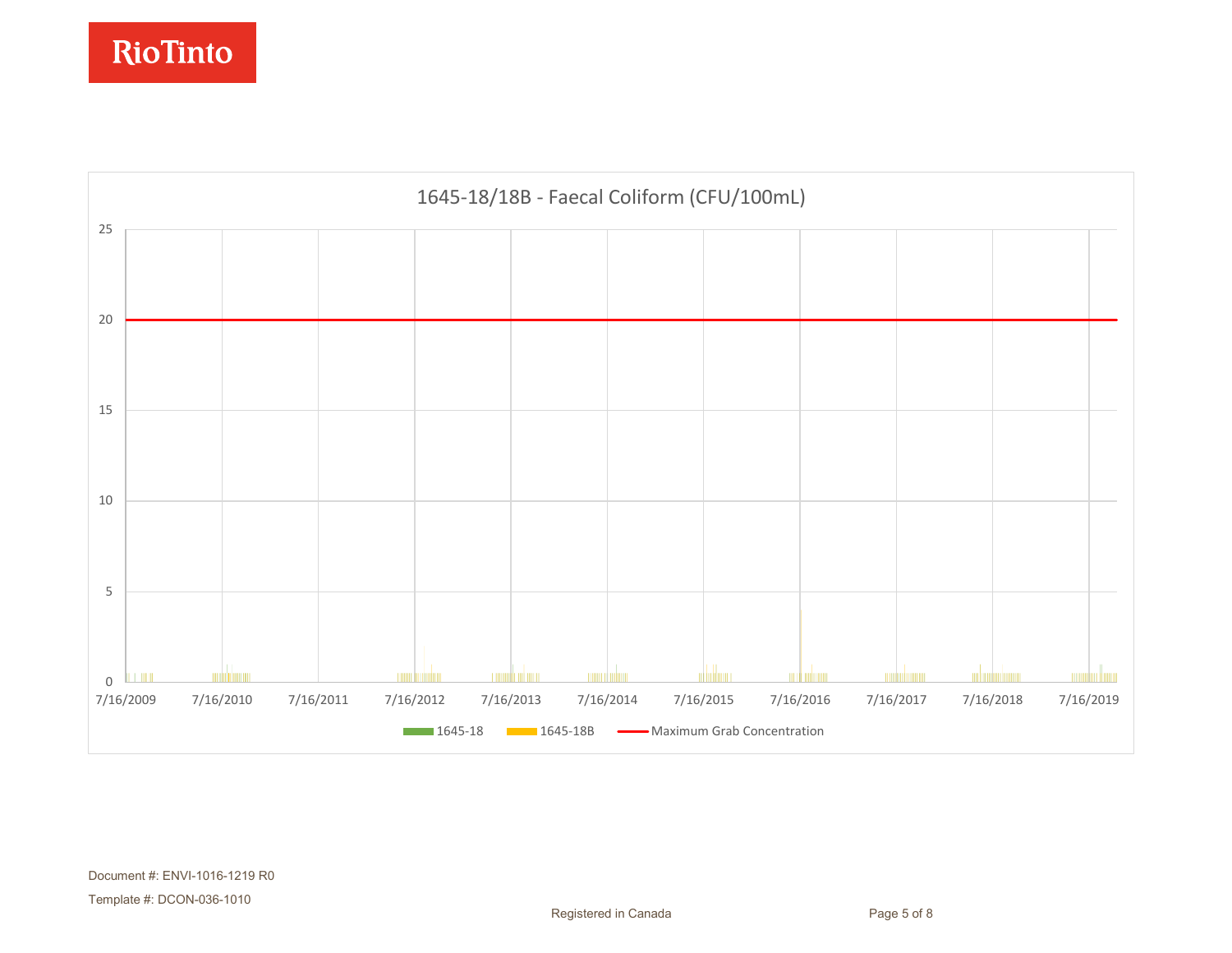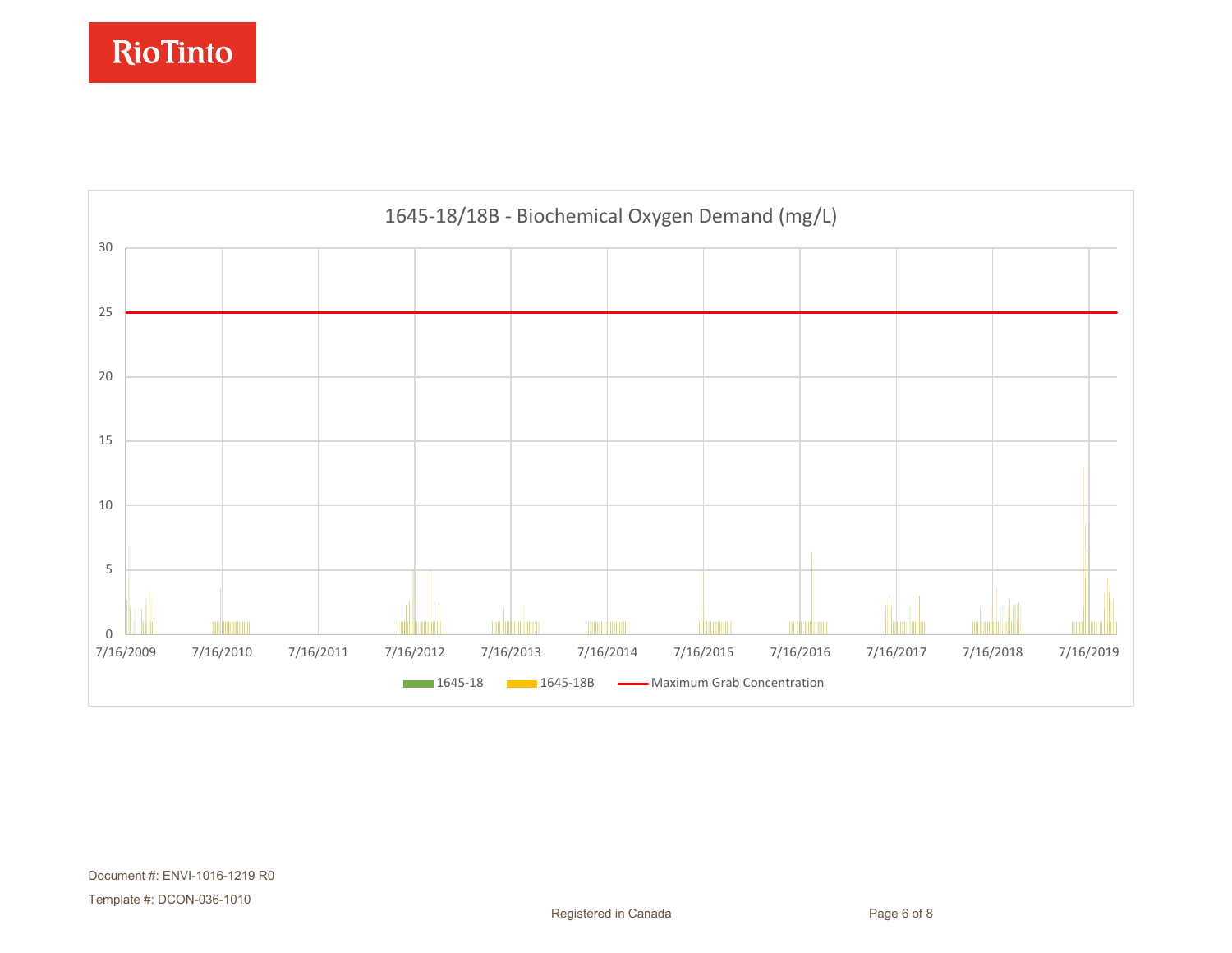